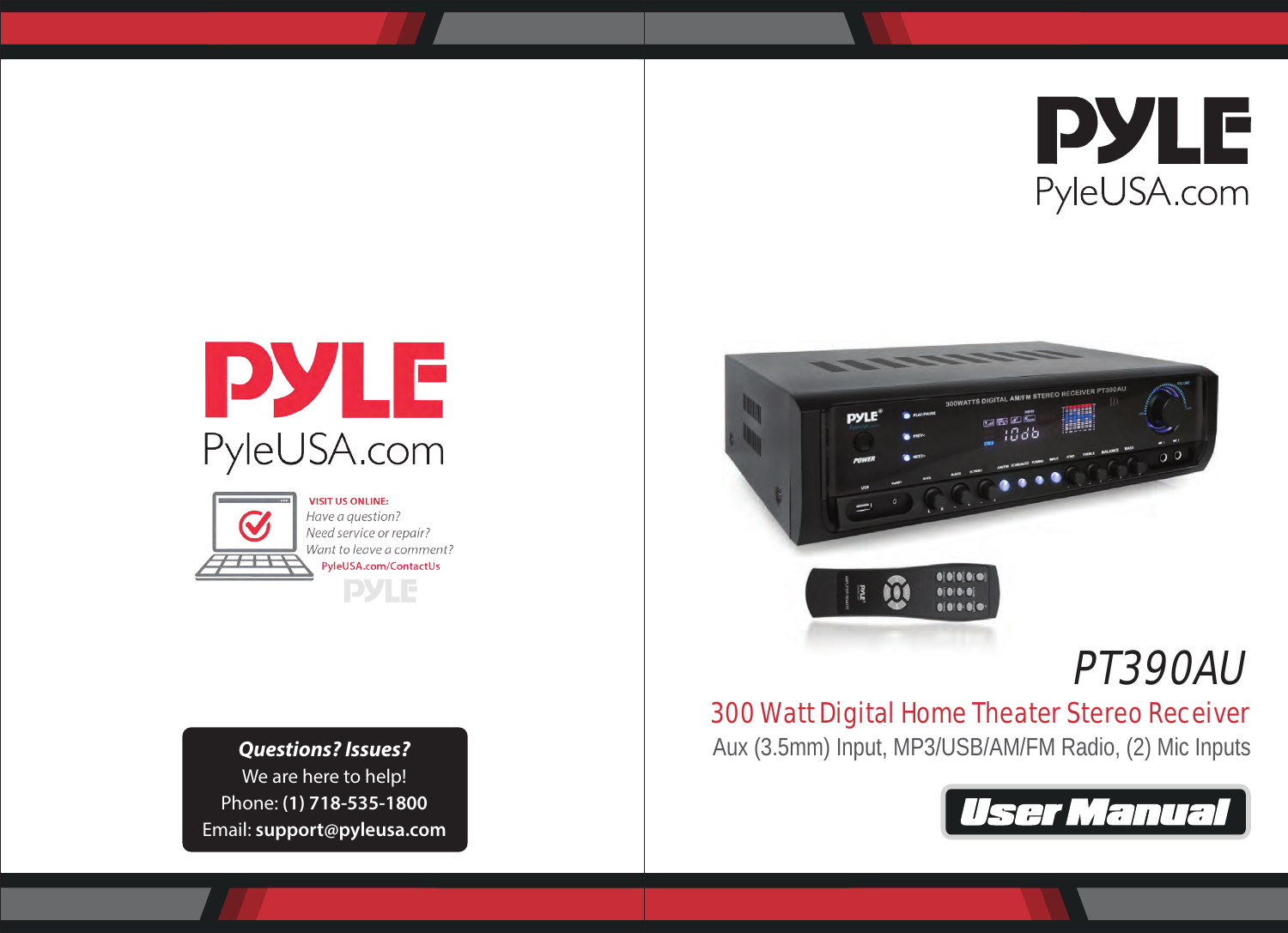**Please take a few minute to read the instruction manual and operating instructions. This will tell you how to use the receiver system. Here, you will nd unit features and operation instructions to ensure trouble free use and installation. Please retain these operating instructions for future reference.**



**WARNING: TO REDUCE THE RISK OF FIRE OR ELECTRIC SHOCK. DON'T EXPOSE THIS EQUIPMENT TO RAIN OR MOISTURE.**



**TO REDUCE THE RISK OF FIRE OR ELECTRIC SHOCK AND ANNOYING INTERFERENCE, USE THE RECOMMENDED ACCESSORIES ONLY.**

# **THIS DEVISE IS INTENDED FOR CONTINUOUS OPERATION!**

**\*Designs and specications are subject to change without notice. \*Cautlon: Please use 4 Ω speakers.**

# *BEFORE USE*

# **1. Ensure that the power line voltage is AC 110V/220V**

 If you are not sure of the type of power supplied to your home, consult your dealer or local power company.

# **2. Protect the Power Cord**

 Protect the power cord from being walked on or pinched particularly at plugs, convenience receptacles, and the point where they exit from the apparatus.



# **3. Do not block any ventilation openings.**



### **4. Keep the unit free from moisture, water, and dust.** Do not place objects filled with liquids, such as vases, on the unit.



### **5. Operating Environment**

Operating environment temperature and humidity:  $+5$  °C to  $+35$  °C ( $+41$  °F to +95 ºF); less than 85 %RH (cooling vents not blocked)



6. **Install this sound system in a well ventilated, cool, dry, clean place.** Do not install this unit in a poorly ventilated area, or in locations exposed to high humidity or direct sunlight (or strong artificial light)



# 7. **Avoid metals dropping in the unit**

Avoid metals dropping into the unit, like needle, hairpins, smaller metal objects



8. **DO NOT OPEN THE UNIT** as this might result in damage to the circuitry or electrical shock. If a foreign object should get into the unit, contact your dealer or service company.



9. Do not attempt to clean the unit with chemical solvents as this might damage the finish. Use a clean, dry or slightly damp cloth.

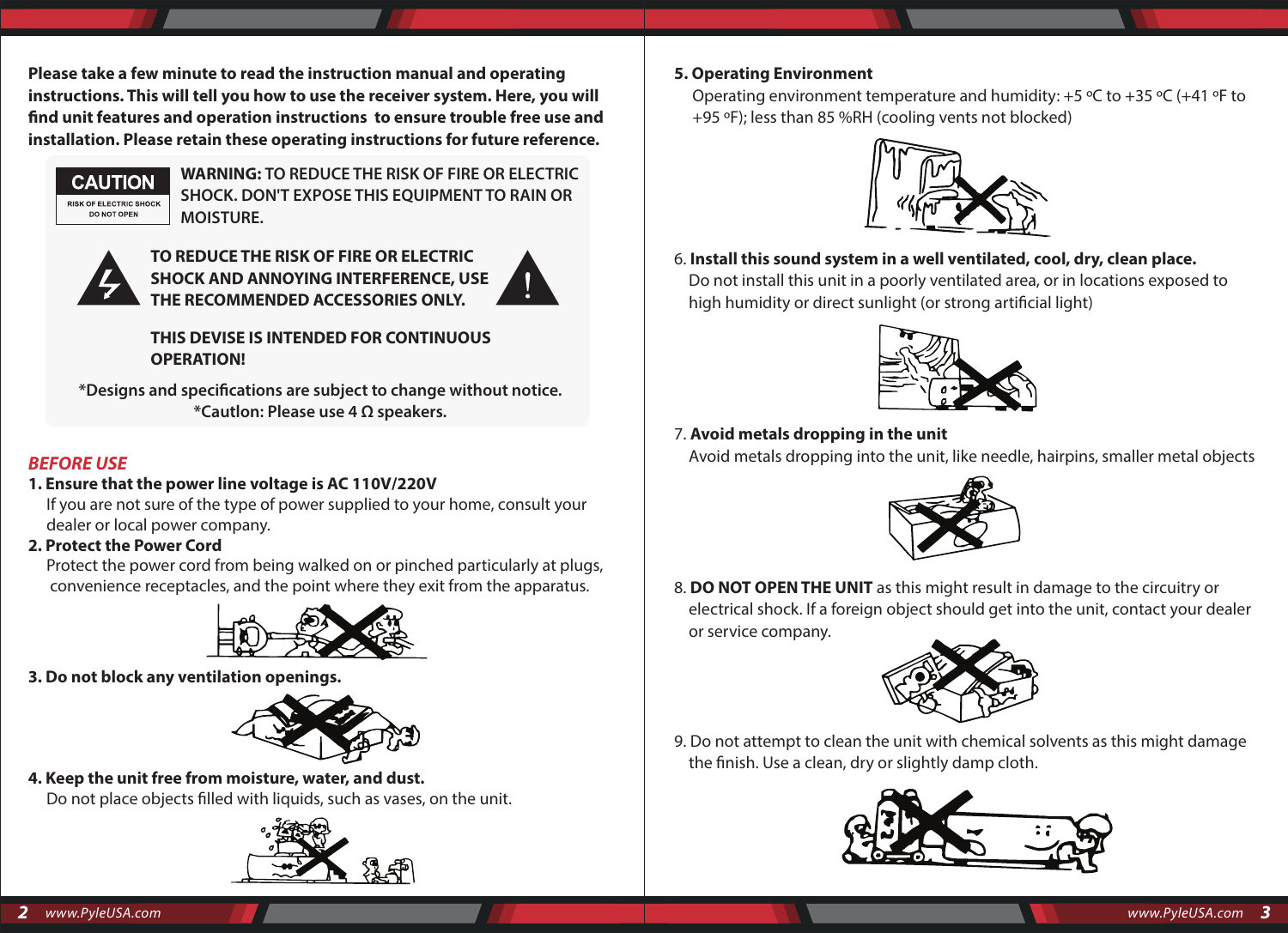### *OPERATION*

#### 1. **POWER**

Use this button to turn **ON** or **OFF** the speakers.

**Caution:** Make sure that all connections are properly connected and the main volume is set to minimum level before turning **ON** the unit.

#### 2. **INPUT SELECT**

**Select the input source:** CD/DVD, USB, Radio

#### 3. **MICROPHONE VOLUME: MIC VOL**

Adujst "**MIC VOL**" knob to increase or decrease the karaoke volume

#### 4. **ECHO**

Adjust "**ECHO**" to get a satiable echo effect.

#### 5. **TREBLE/BASS**

Turn **TREBLE/BASS** knob to adjust treble/bass tone master channel.

#### 6. **MASTER VOLUME**

 You can adjust **MASTER VOLUME** from turn right volume up , turn left volume down.

### **How to replace the preset radio stations?**

Use the remote control to set the radio stations. **NOTE:** The preset radio stations can't be deleted, **BUT CAN BE REPLACED**.

#### *Operations Steps:*

- 1. Press **TUNER MODE** on the remote control
- 2. Pres **AM/FM**, and select **FM**
- 3. Press **PRE/NEXT** to select the stations you don't want to keep;
- 4. Press **TUNING** again choose the radio stations you want to save
- 5. Press **MEMORY** to save the new stations

In this way, you can replace the preset radio stations.

#### *CONTROLS & FUNCTIONS*

#### **FRONT PANEL**



1. Power **ON/OFF** key

- 2. USB/SD signal input
- 3. Music balance knob
- 4. Music bass knob
- 5. Music treble knob
- 6. Tuner **AM/FM** conversion button
- 7. Tuner automatic search button
- 8. Tuner fine-tuning button
- 9. Audio input select key
- 10. Mic Echo volume knob
- 11. Mic Bass knob

#### **BACK PANEL**

- 12. Mic Treble knob
- 13. Mic Master Volume knob
- 14. Mic 1 input
- 15. Mic 2 input
- 16. lpod/mp3 signal input
- 17. USB/SD Prev button
- 18. USB/SD Play pause button
- 19. USB/SD Next button
- 20. VFD Display
- 21. Music Master Volume knob



1. **FM/AM** Radio antenna 2. lpod/mp3 Signal input 3. Dvd Signal input 4. Audio Output 1 5. Audio Output 2

6. R-LSpeaker a output jack 7. R-L Speaker b output jack 8. Take out the breeze fan export 9. Power line (~110V /220V) 10. 110V/220V selection switch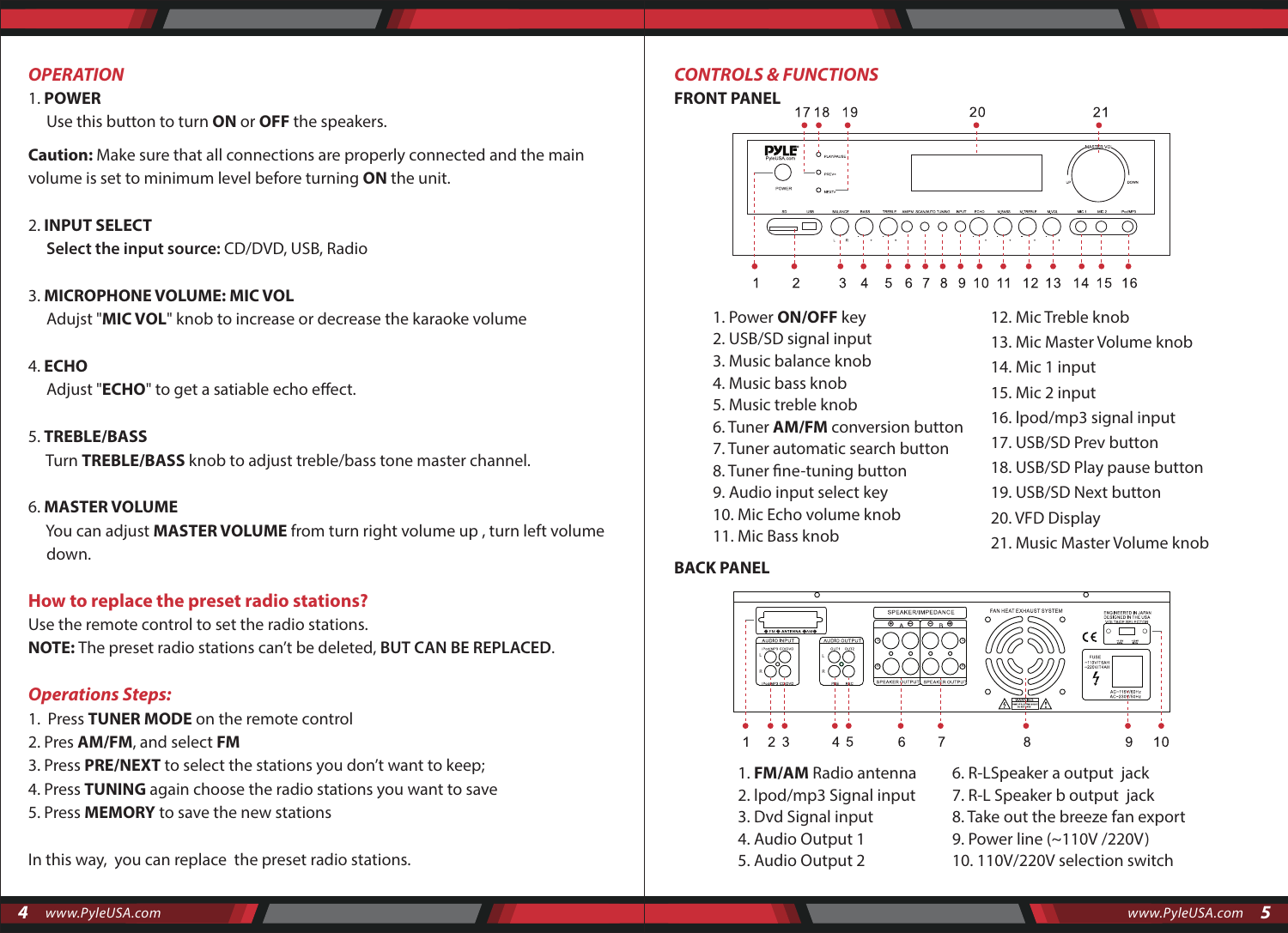

- 1. **CD/DVD** Audio Input Select key 11. Tuner **FM** Select key
- 2. Tuner Audio Input Select key 12. Tuner **AM** Select key
- 3. Tuner Automatic Search key 13. **USB/SD** Next key
- 4. Tuner Memory key 14. **USB/SD** Prev. key
- 
- 
- 
- 
- 9. **IPOD/MP3** Audio Input Select key 19. Music Volume key
- 10. **AUX/USB** Audio Input Select key
- 
- 
- 5. Tuner Stereo/Mono key 15. Tuner tuning + select key
- 6. **USB/SD** player key 16. Tuner tuning select key
- 7. Audio Mute key 17. Music Volume + key
- 8. None 18. **USB/SD** pause key
	-
	-
- 

#### *REMOTE CONTROL TROUBLESHOOTING*

If you experience any of the following difficulties while using the unit, use this troubleshooting guide to help you remedy the problem, should any problem persist, consult your nearest dealer.

| <b>PROBLEM</b>                 | <b>POSSIBLE CAUSE</b>                                                                                                                                                      |
|--------------------------------|----------------------------------------------------------------------------------------------------------------------------------------------------------------------------|
| No power                       | • The ac power cord is disconnected<br>• Wall socket poor connection or the wall socket is<br>inactive                                                                     |
| No sound                       | • Disconnected speakers and components.<br>• Make sure you select the correct component on<br>the unit<br>• Volume control at lowest level<br>• Speaker wire short or open |
| One master speaker<br>NO sound | • Bad or Incorrect speaker connections<br>• Balance not in center<br>• Speaker wire short or open                                                                          |
| <b>Bad Sound</b>               | • The place is unfit for the speakers<br>• Bad or incorrect speakers connections<br>• Treble and bass controls are too low                                                 |
| Microphone<br>has no sound     | • Microphone volume is too low<br>• Microphone not turned ON<br>• Microphone wire short or open                                                                            |
| Severe hum<br>or noise         | • Check that the speakers and components are<br>connected securely<br>• The plugs and jacks are dirty                                                                      |